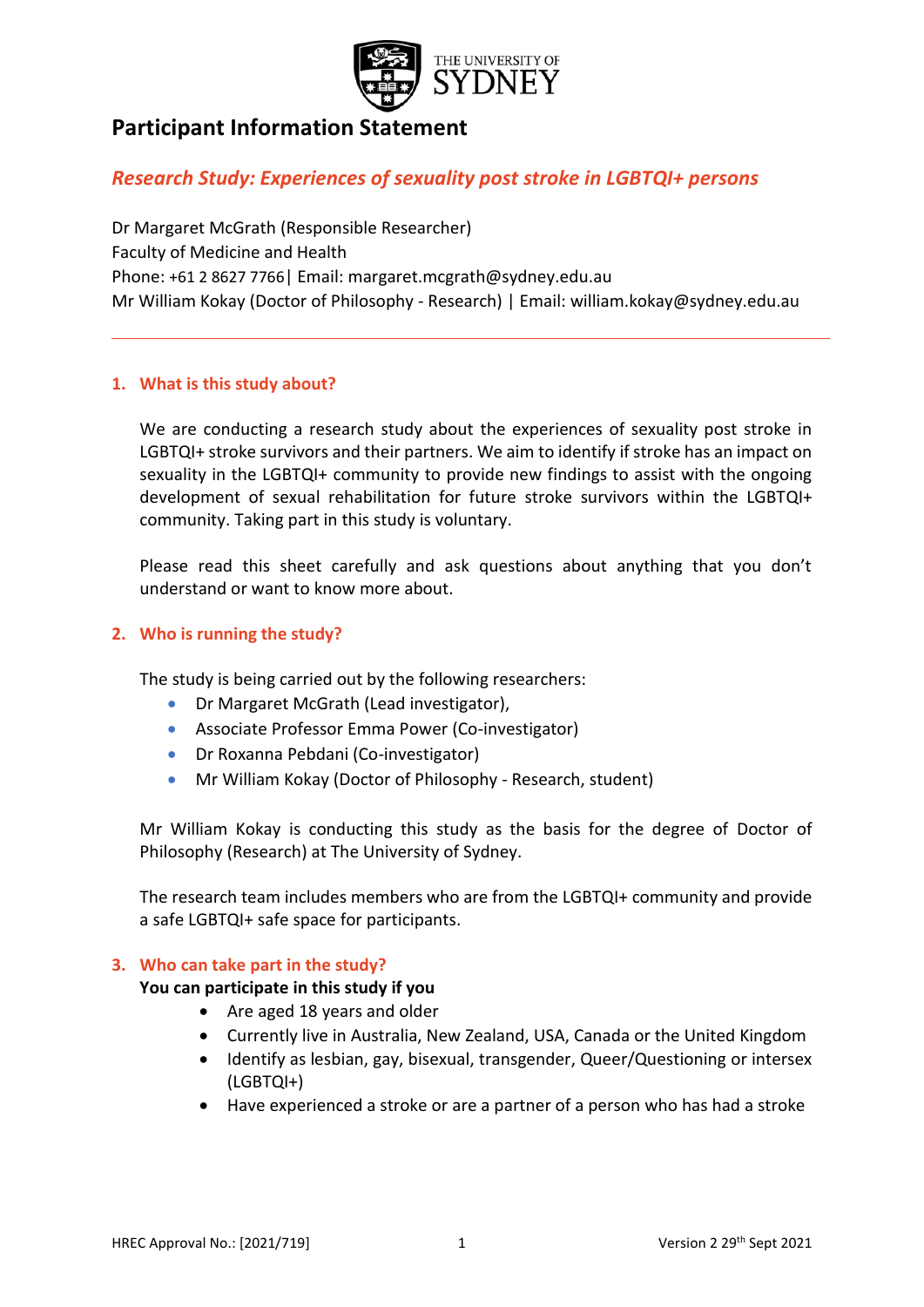As this study is focused on the experience of stroke survivors and partners of stroke survivors' persons with a pre-existing diagnosis of brain injury, dementia or intellectual disability are not eligible to participate in the study.

## **4. What will the study involve for me?**

If you decide to take part in the study, you will be asked to participate in an interview with the researcher. This interview will take place over Zoom and will be organised at a time and date most convenient to you.

We anticipate that the total interview time will be 60-90 minutes. Depending on your preferences the interview can be completed in one meeting or can be scheduled over two or more sessions.

During the interview we will ask you questions about your experiences of sexuality following stroke. These questions may include topics such as sexual functioning, dating and relationships, sexual counselling and rehabilitation and experiences within the LGBTQI+ community.

Questions asked within the interview will include topics such as sexual functioning before and after stroke, dating and relationships, treatment you received when you or your partner experienced stroke and experiences within the LGBTQI+ community before and after your stroke.

As we are interested in your personal experiences of sexuality after stroke it is possible that you may be asked questions about your personal involvement in 'legally problematic' activities (e.g. substance use, acts that may result in transmission of HIV).

You can choose what personal information you share with the researchers AND you can choose not to answer if a question makes you feel uncomfortable or concerned.

You can request to read the transcripts from the interview in order clarify any parts of the interview that may require clarification with the interviewer prior to the data being analysed.

## **5. Can I withdraw once I've started?**

Being in this study is completely voluntary and you do not have to take part.

Your decision will not affect your current or future relationship with the researchers or anyone else at The University of Sydney.

If you take part in an interview you may refuse to answer any questions that you do not wish to answer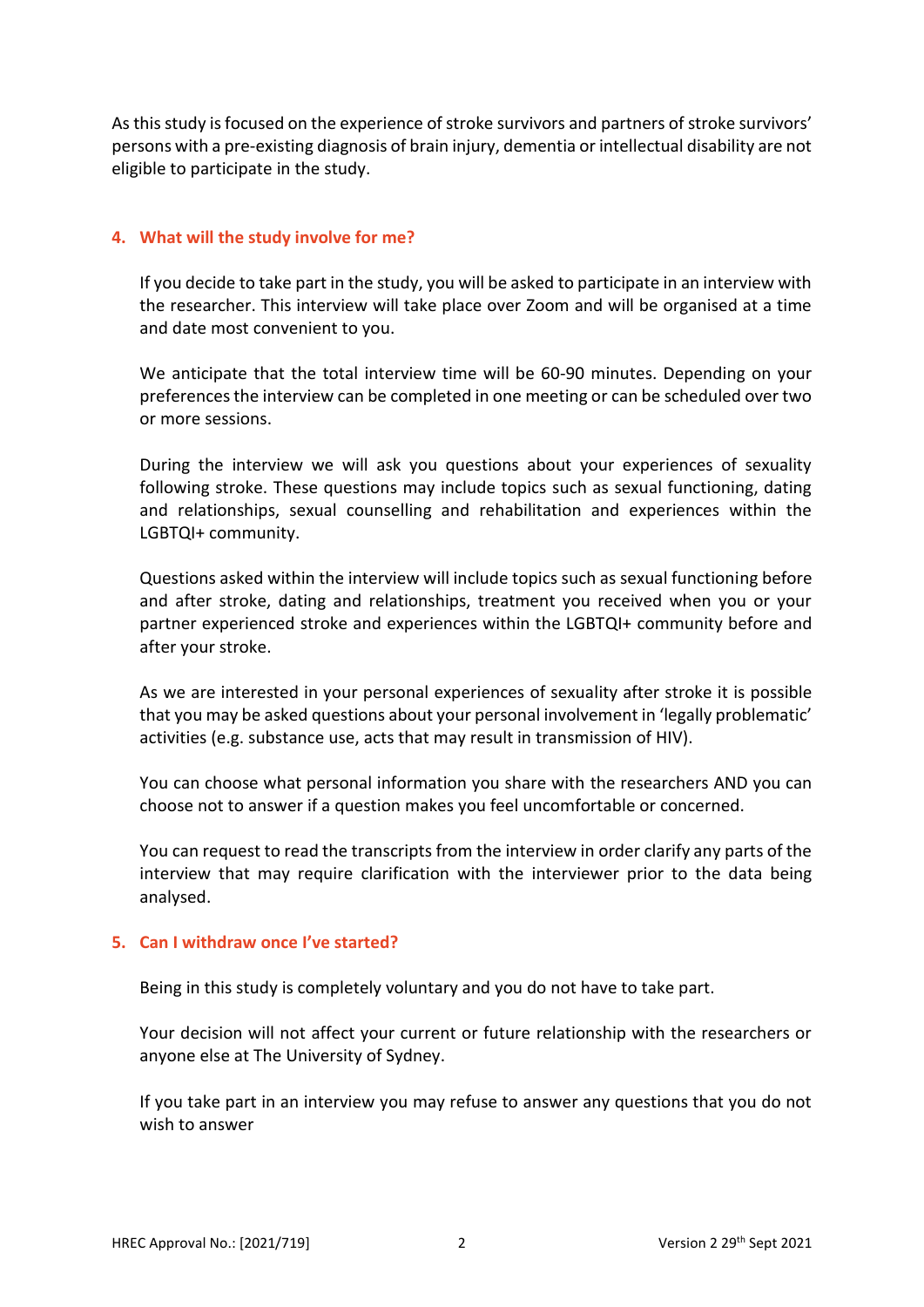If you decide to take part in the study and then change your mind you can withdraw up until the point of data analysis by informing the researcher via email.

If you decide to withdraw, we will not collect any more information from you.

Any information that we have already collected will be kept in our study records and may be included in the study results. Reasons for this is that once the study data has been analysed, we will be unable to separate individual data from the analysis without compromising results for the study.

## **6. Are there any risks or costs?**

It is possible that some participants may feel uncomfortable or distressed after completing the survey because they are asked to reflect upon their experiences of relationships, intimacy, and sexuality.

If this occurs, you can access support from the following organisations

## Australia

Beyond Blue<https://www.beyondblue.org.au/get-support/get-immediate-support>

LifeLine 13 11 14

New Zealand

The Stroke Foundation NZ (0800) 787 653

United States of America

American Stroke Association (Stroke family warmline) 1-888-478-7653

Canada

Stroke recovery Canada warmline 1-888-540-6666

United Kingdom

Stroke Helpline (UK) 0303 3033 100

Some questions that may be asked within the interview may relate to your personal involvement in 'legally problematic' activities. You can choose what personal information you share with the researchers AND you can choose not to answer any questions that make you feel uncomfortable or concerned.

There are no expected expenses associated with participating within his study.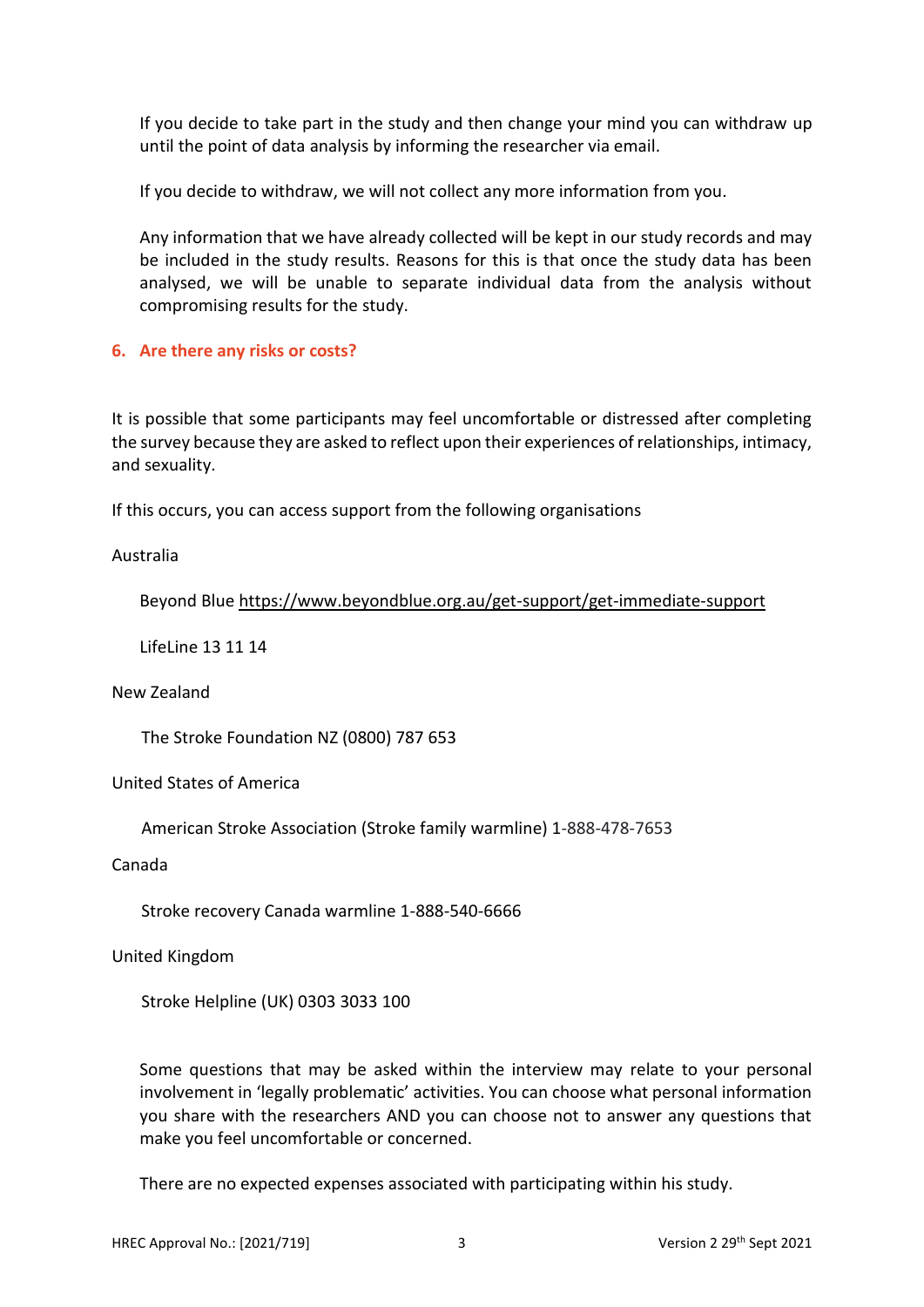## **7. Are there any benefits?**

You will not receive any direct benefits from taking part in the study.

## **8. What will happen to information that is collected?**

By providing your consent, you are agreeing to us collecting information about you for the purposes of this study.

Any information you provide us will be stored securely and we will generally not disclose that information but there may be circumstances where we have to do so for legal reasons. In that case, the information could potentially be used against you in legal proceedings or otherwise. For example, information about drug use may be considered relevant in a criminal investigation.

You should not tell us anything specific about events or activities such as crimes you have not been charged with or you have not been to court about. Please don't tell us things like names, specific dates, or specific places of illegal activities. Over many years of research, we have never been required by law to provide our research information to anyone else. If we are, we will do our best to tell you.

We cannot keep information confidential if we

- Think you are going to seriously harm yourself
- Think you are going to seriously harm someone else
- Are required to provide this information by a court of law
- Learn information concerning the protective safety of children

If we receive such information, we would contact relevant health services (in the case of potential harm to yourself), police services or child protection services. If this happens, we will do our best to tell you.

We are planning for the study findings to be published.

You will not be individually identifiable in these publications.

All data obtained during this study will be destroyed in 5 years after completion of the study.

## **9. Will I be told the results of the study?**

You have a right to receive feedback about the overall results of this study. You will be given a chance by the interviewer to express your interest in receiving feedback about the overall results of this study within the interview. This feedback will be in the form of a brief lay summary.

## **10. What if I would like further information?**